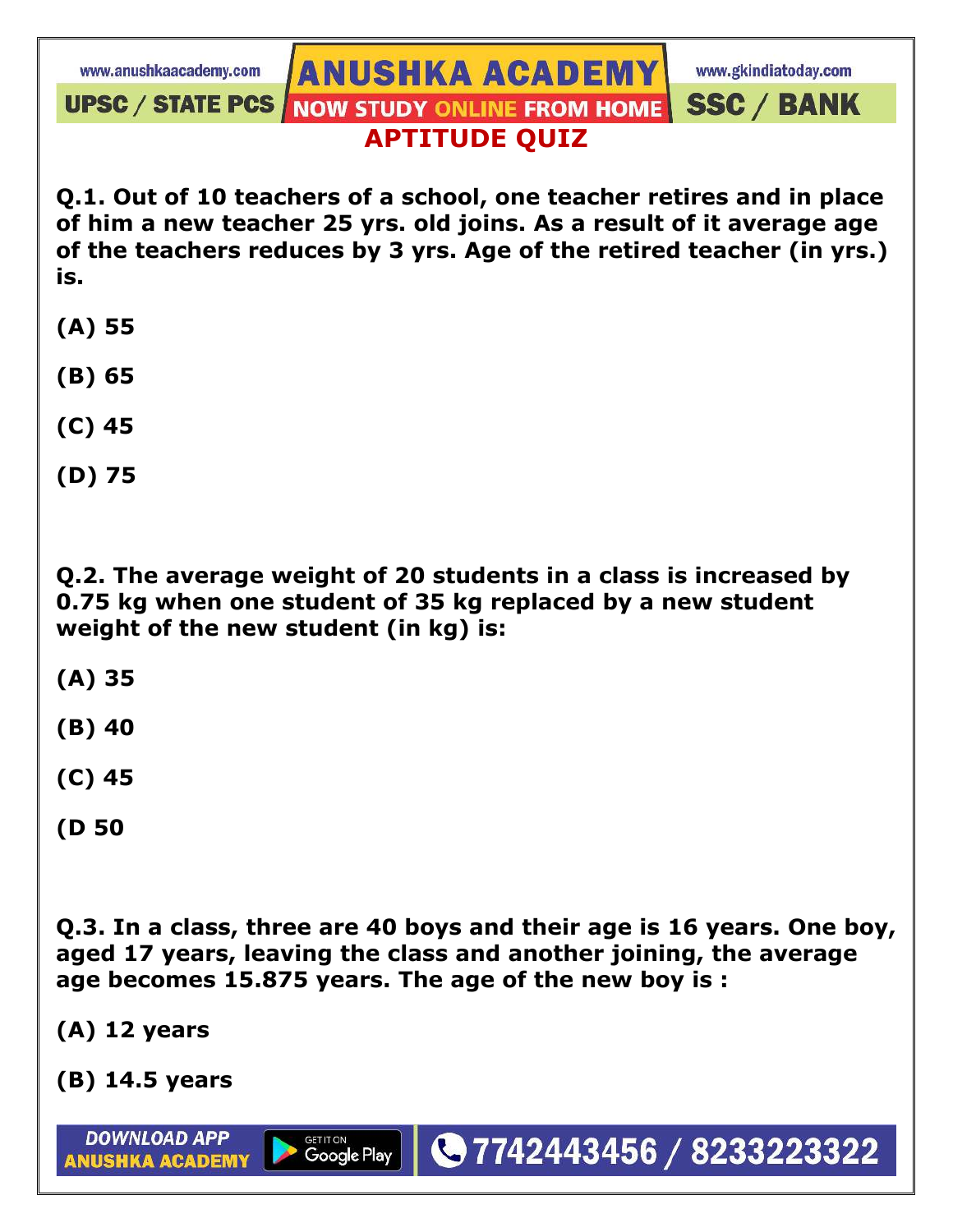**ANUSHKA ACADEMY** 

www.gkindiatoday.com

**SSC / BANK** 

**UPSC / STATE PCS / NOW STUDY ONLINE FROM HOME (C) 15 years** 

**(D 17 years** 

**Q.4. The average age of 8 men is increased by 2 years when two of them whose age are 21 and 23 years replaced by two new men. The age of the two new men is :** 

- **(A) 22 years**
- **(B) 24 years**
- **(C) 28 years**
- **(D 30 years**

**Q.5. The average age of 30 boys in a class is 15 years. One boy, aged 20 years, left the class, but two new boys came in his place whose age differs by 5 years. If the average of all the boys now in the class becomes 15 years, the age of the younger newcomer is:** 

- **(A) 20 years**
- **(B) 15 years**
- **(C) 10 years**
- **(D 8 years**

**Q.6. The average marks of 32 boys of section A of class X is 60 whereas the average marks of 40 boys of section B of class X is 33. The average marks for both the sections combined together is** 

●7742443456 / 8233223322

GET IT ON<br>**Google Play** 

**(A) 44** 

**DOWNLOAD APP** 

**ANUSHKA ACADEMY**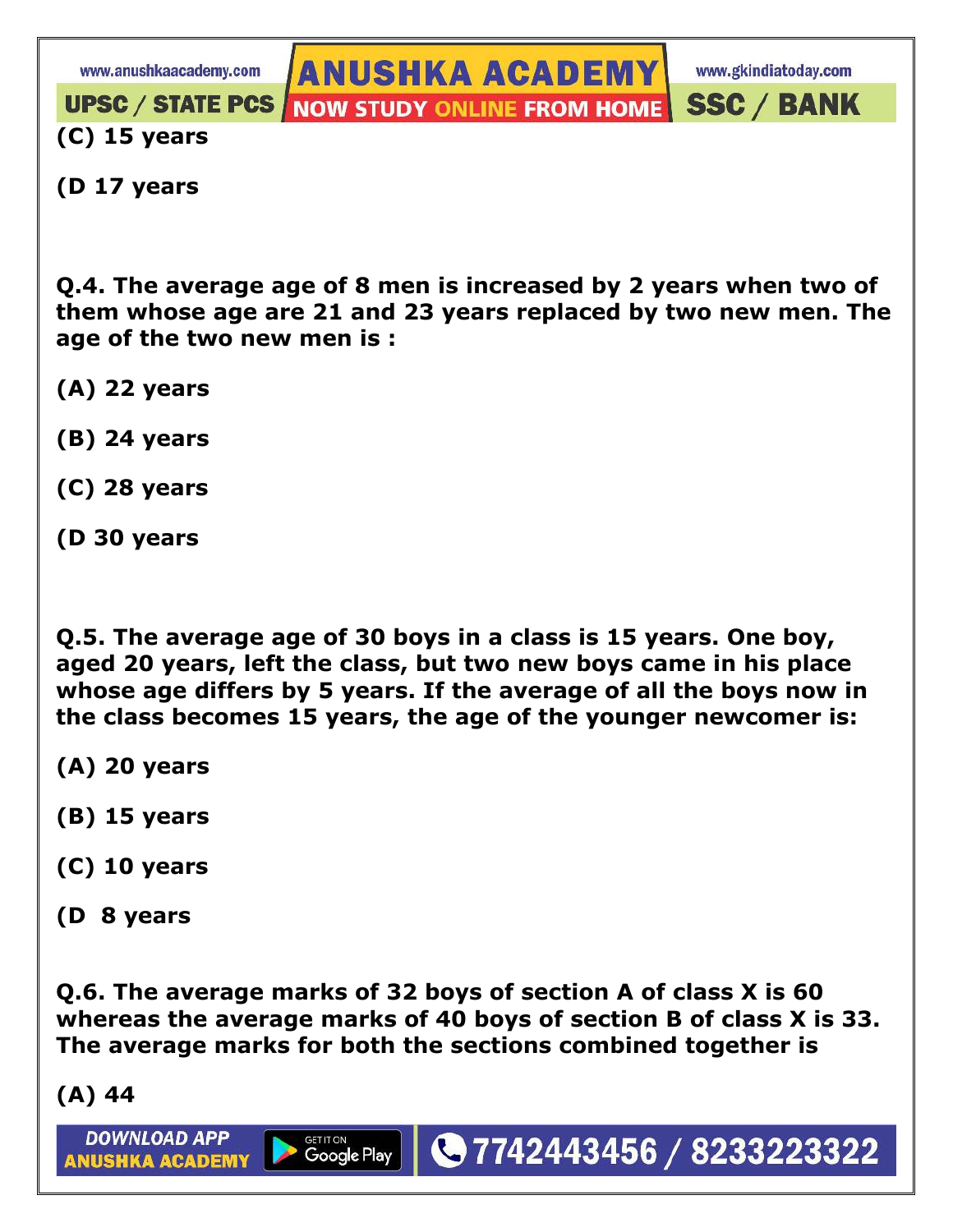**UPSC / STATE PCS /** 

**ANUSHKA ACADEMY NOW STUDY ONLINE FROM HOME** 

www.gkindiatoday.com

**SSC / BANK** 

**(B) 45** 

- **(C) 46**
- **(D) 45**

**Q.7. A man bought 13 articles at Rs. 70 each, 15 at Rs. 60 each and 12 at Rs. 65 each. The average price per article is**

- **(A) Rs. 60.25**
- **(B) Rs. 64.75**
- **(C) Rs. 65.75**
- **(D) Rs. 62.25**

**Q.8. A fruit seller sold big, medium and small sized apples for Rs. 15, Rs. 10, and Rs. 5 respectively. The total number of apples sold were in the ratio 3 : 2 : 5. Find the average cost of an apple.** 

- **(A) 8**
- **(B) 10**
- **(C) 9**
- **(D) 7**

**DOWNLOAD APP** 

**ANUSHKA ACADEMY** 

**Q.9. A man purchased 7 bags of rice at the rate of Rs. 800 each, 8 bags of rice at Rs. 1000 each and 5 bag of rice at the rate of Rs. 1200 each. What is the average cost of one bag of rice?** 

●7742443456 / 8233223322

GET IT ON<br>**Google Play**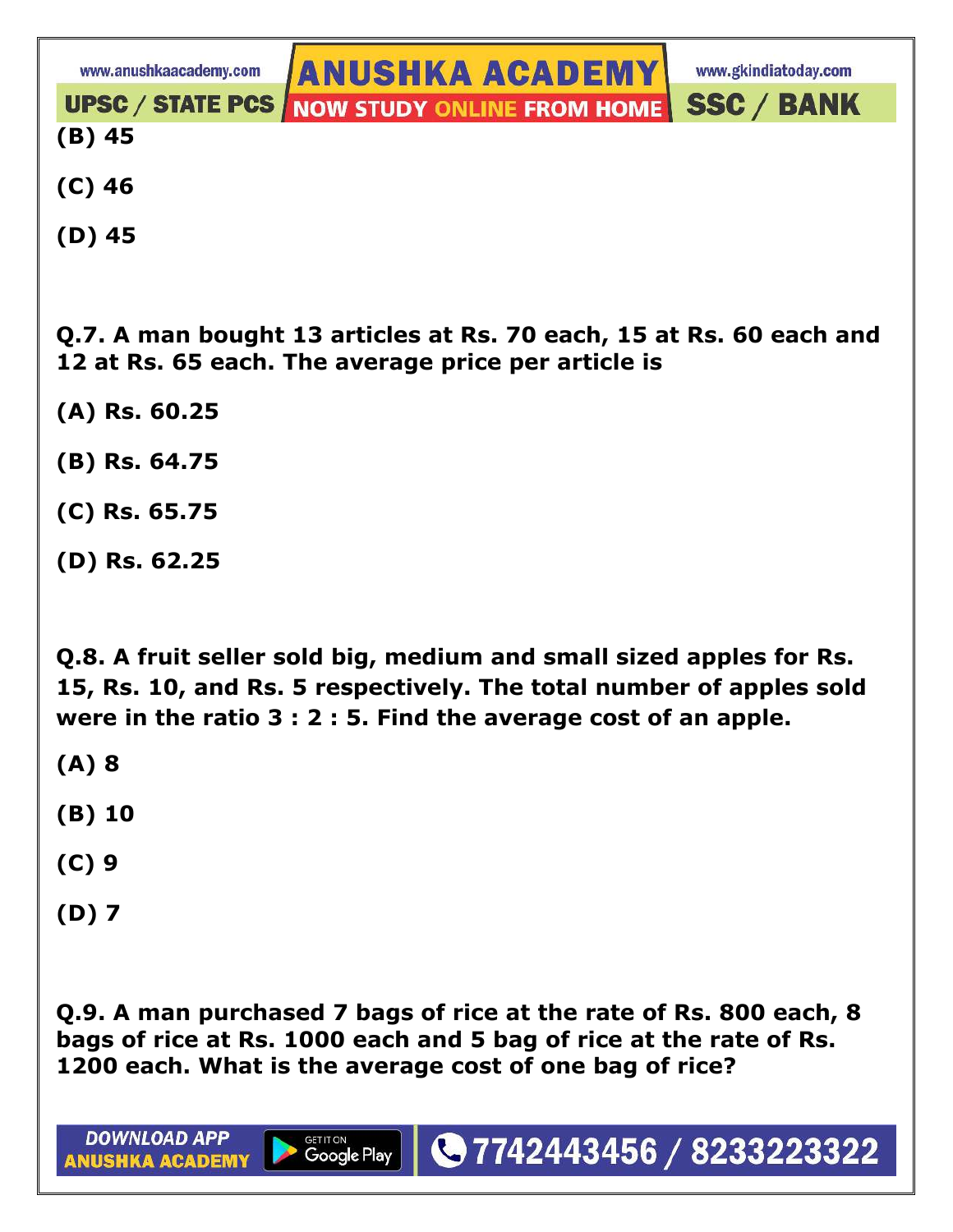**UPSC / STATE PCS /** 

**ANUSHKA ACADEMY NOW STUDY ONLINE FROM HOME** 

www.gkindiatoday.com

**SSC / BANK** 

- **(A) Rs. 1000**
- **(B) Rs. 980**
- **(C) Rs. 1120**
- **(D) Rs. 1050**

**Q.10. Three Science classes A, B and C take a Life Science test. The average score of class B is 76. The average score of class A and B is 79 and average score of class B and C is 81, Then the average score of class A, B and C is** 

- **(A) 80**
- **(B) 81**
- **(C) 80.5**
- **(D) 81.5**

**Q.11. The average of marks scored by the students of a class is 68. The average of marks of the girls in the class is 80 and that of the boys is 60. What is the percentage of boys in the class?** 

●7742443456 / 8233223322

- **(A) 40%**
- **(B) 60%**
- **(C) 65%**
- **(D) 70%**

GET IT ON<br>**Google Play**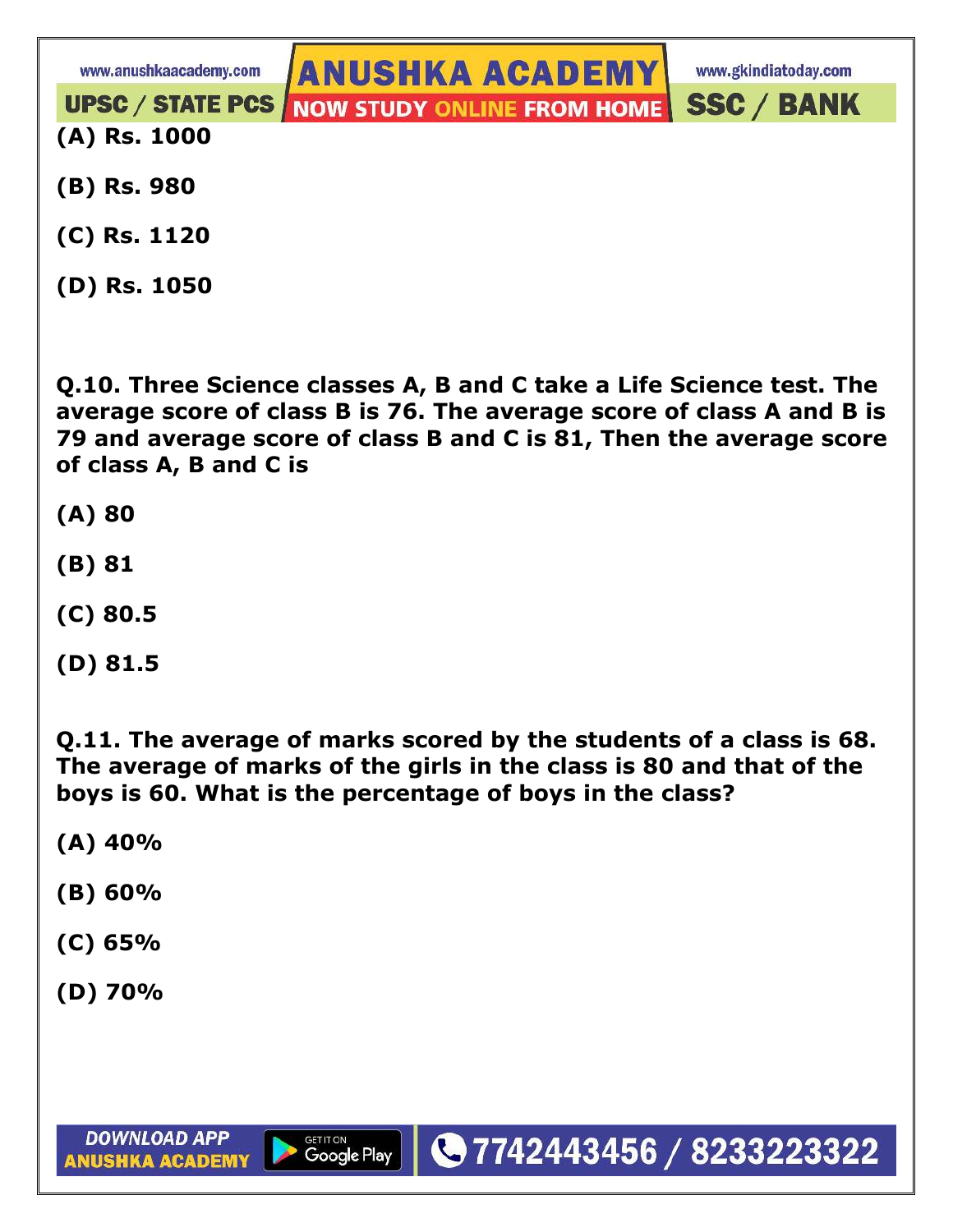## **ANUSHKA ACADEMY**

www.gkindiatoday.com

UPSC / STATE PCS NOW STUDY ONLINE FROM HOME SSC / BANK **Q.12. The average weight of 15 students in a class increases by 1.5 kg when one of the student weighing 40 kg is replaced by new** 

**student. What is the weight (in kg) of the new student?** 

**(A) 64.5kg.** 

- **(B) 56 kg.**
- **(C) 60 kg.**
- **(D) 62.5 kg.**

**Q.13. There are 50 students in a class. There average weight is 45 kg. When one student leaves the class the average weight reduces by 100g. What is the weight of the student who left the class ?** 

- **(A) 45 kg.**
- **(B) 47.9 kg.**
- **(C) 49.9 kg.**
- **(D) 50.1 kg.**

**Q.14. The average weight of 12 crewmen in a boat is increased by kg, when one of the crewmen whose weight is 55 kg is replaced by new man. What is the weight of that new man?** 

●7742443456 / 8233223322

GET IT ON<br>**Google Play** 

- **(A) 58 kg**
- **(B) 60 kg**
- **(C) 57 kg**
- **(D) 59 kg**

**DOWNLOAD APP** 

**ANUSHKA ACADEMY**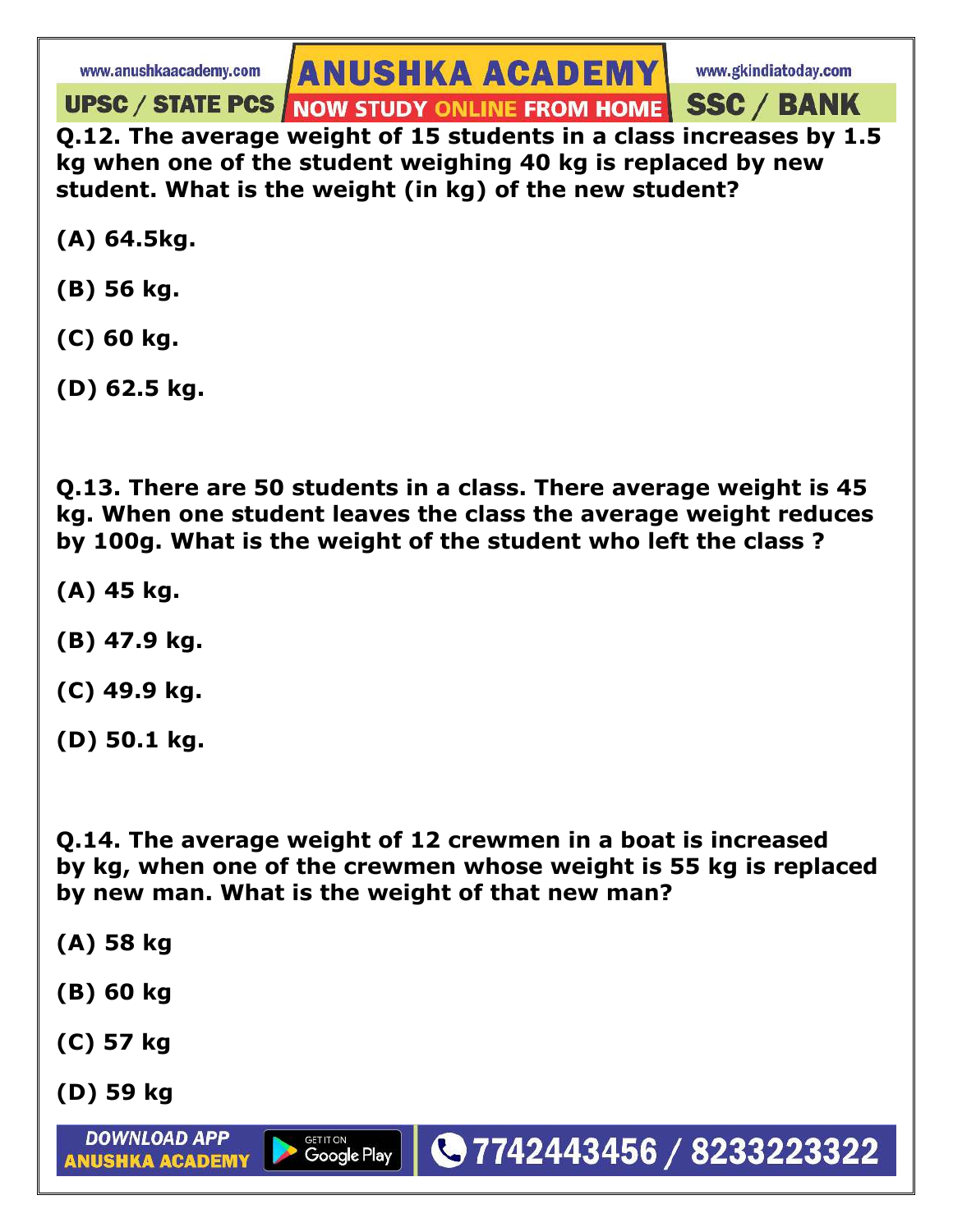## **ANUSHKA ACADEMY**

UPSC / STATE PCS NOW STUDY ONLINE FROM HOME SSC / BANK **Q.15. Average age of 8 men is increased by 3 years when two of** 

**them whose age are 30 and 34 years are replaced by 2 persons. What is the average age of the 2 persons?** 

- **(A) 24 years**
- **(B) 32 years**
- **(C) 44 years**
- **(D) 48 years**

**16. An examination was conducted for five subjects where the maximum marks for each subject was 100. Scored 82,97, 88 and 91 marks in 4 subjects respectively. If his total marks were 90 percent, then how many marks did he get in fifth subjects?** 

- **(A) 92**
- **(B) 94**
- **(C) 89**
- **(D) 79**

**17. The owner of a bike buys petrol for 3 years continuously at Rs 64, Rs 80 and Rs 320 per litre respectively. If he spends Rs 32,000 every year buying petrol, what is the average price per litre of petrol?** 

- **(A) 120**
- **(B) 84**

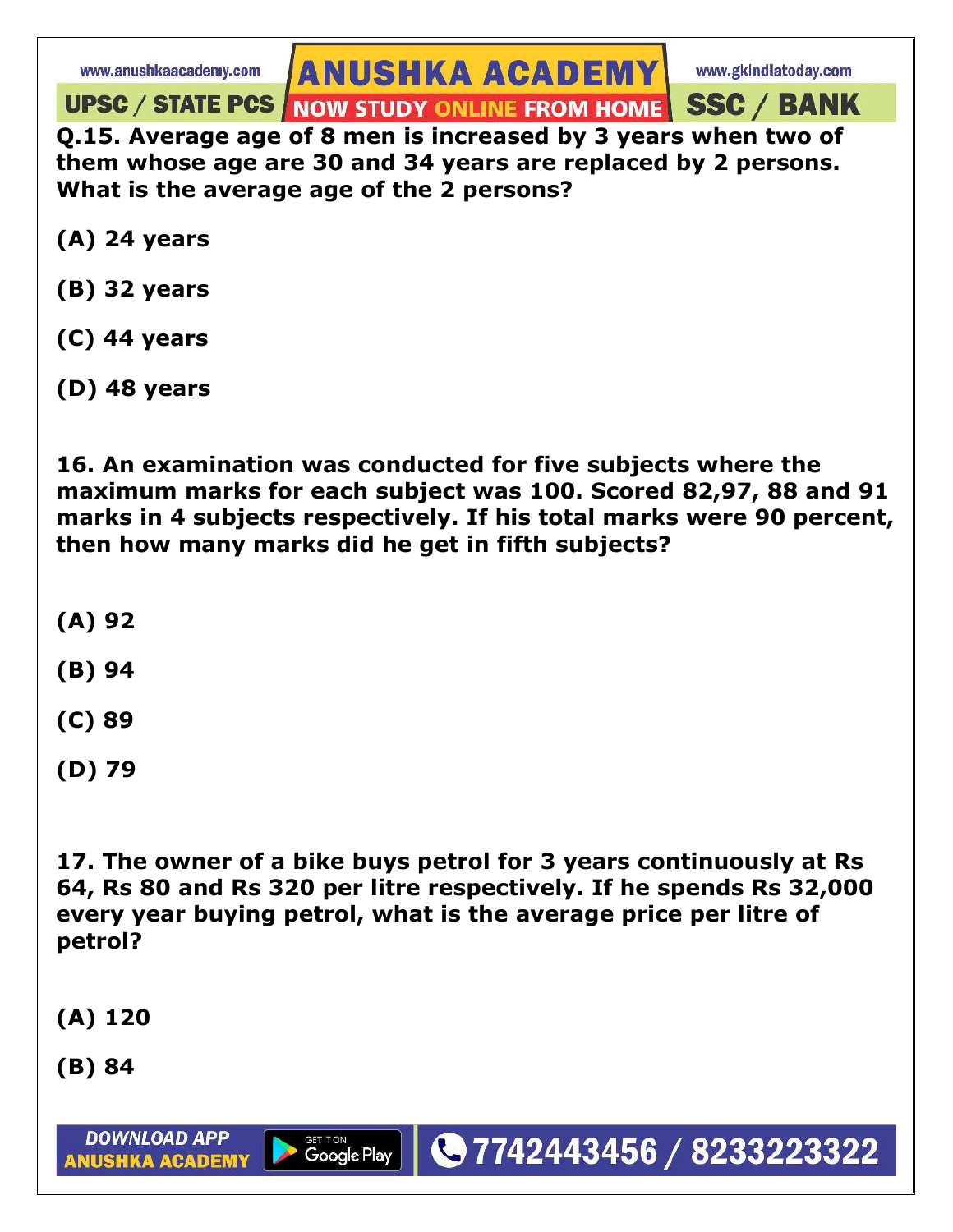**ANUSHKA ACADEMY** www.anushkaacademy.com www.gkindiatoday.com **SSC / BANK UPSC / STATE PCS / NOW STUDY ONLINE FROM HOME (C) 108 (D) 96** 

**18. 16 children are to be divided into two group A and B consisting of 10 and 6 children. The average percent marks obtained by the children of Group A is 75 and the average percent marks of all the 16 children is 76. What is the average percent marks of children of Group B?** 

**(A)** 

**(B)** 

**(C)** 

**(D)** 

**19. A car travel to a place 150 km away at an average speed of 50 km/hr and returns it 30 km/hr. What is the average speed of the whole journey?** 

- **(A) 35.5 km/hr**
- **(B) 37.5 km/hr**
- **(C) 40.5 km/hr**
- **(D) 33.5 km/hr**

**DOWNLOAD APP** 

**ANUSHKA ACADEMY** 

**20. A man spends Rs. 1800 monthly on an average for the first four months and Rs. 2000 monthly for the next eight months and saves Rs. 5600 a year. His average monthly income is** 

◯7742443456 / 8233223322

**GET IT ON** 

Google Play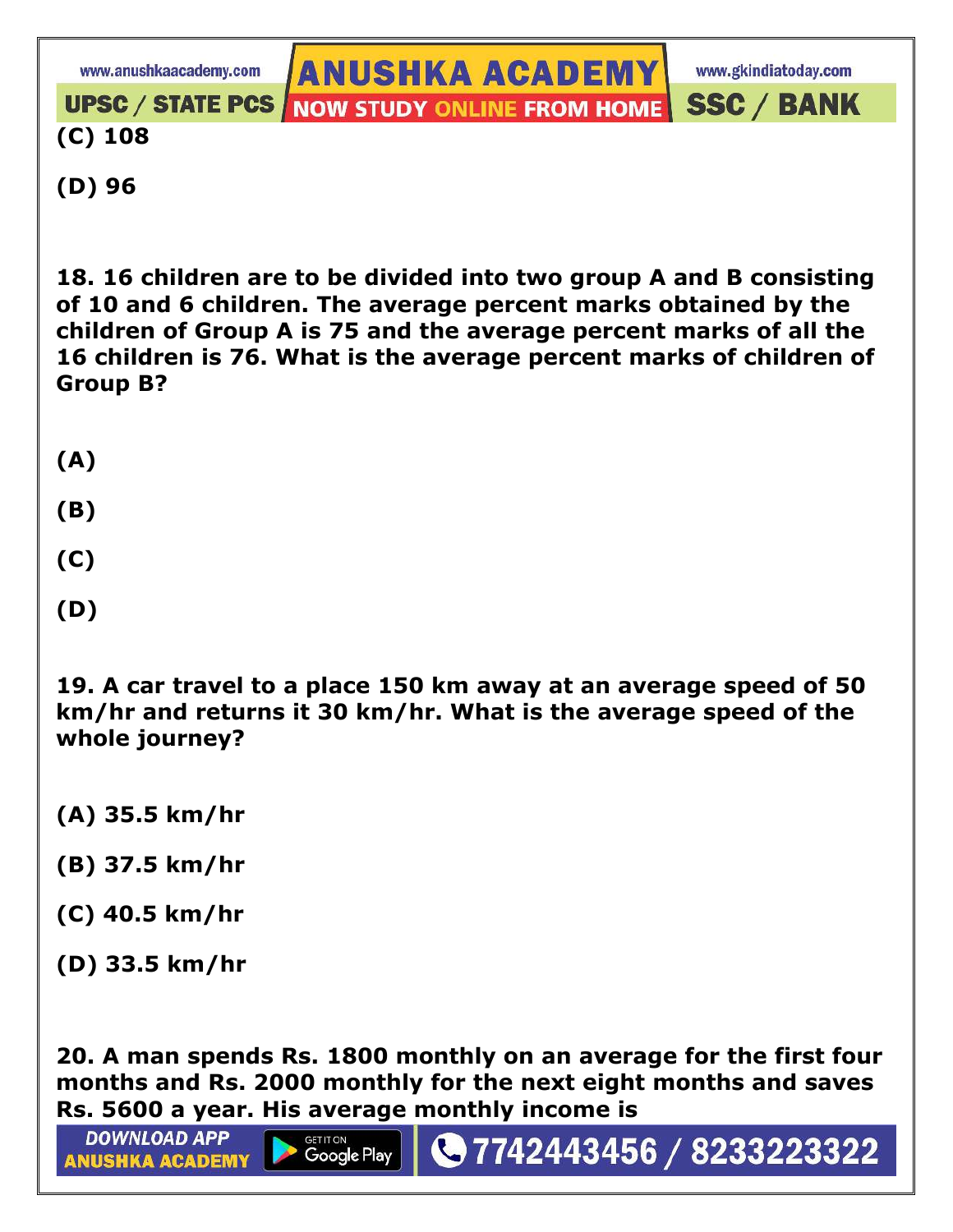www.gkindiatoday.com

UPSC / STATE PCS NOW STUDY ONLINE FROM HOME

**SSC / BANK** 

- **(A) Rs. 2000**
- **(B) Rs. 2200**
- **(C) Rs. 2400**
- **(D) Rs. 2600**

## **ANSWERS**

- **1. A**
- **2. D**
- **3. A**
- **4. D**
- **5. B**
- **6. B**
- **7. B**
- **8. C**
- **9. B**
- **10. D**
- **11. B**
- **12. D**

**DOWNLOAD APP GETITON**<br>Google Play ●7742443456 / 8233223322 **ANUSHKA ACADEMY**